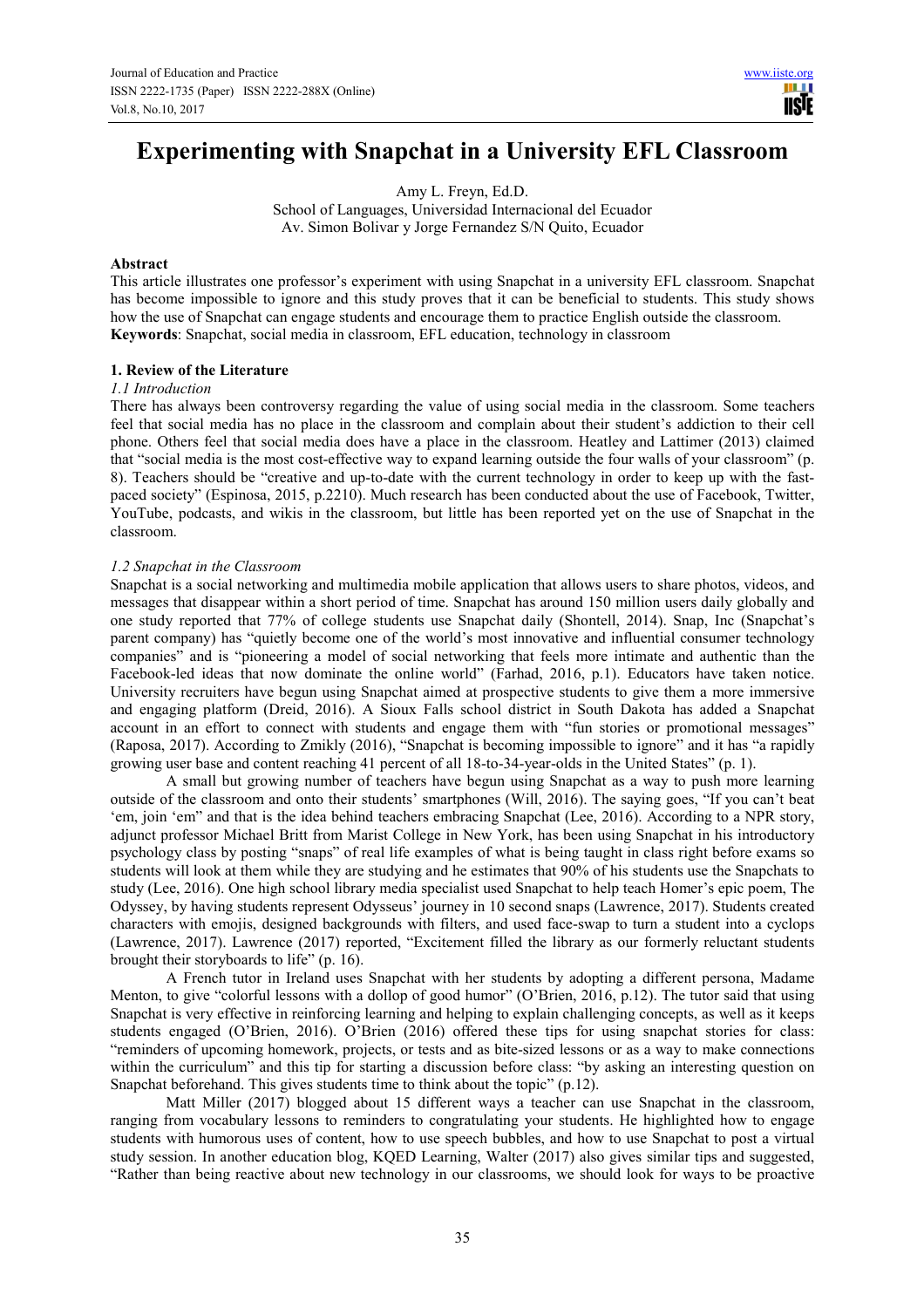and utilize Snapchat as a learning tool instead of viewing it as a distraction" (p. 1). Walter (2017) outlined the advantages of allowing the students to create the content:

1. Allowing students to create and share Snapchat content gives students ownership over their learning outcomes and affirms students' voice.

- 2. It gives students an authentic learning opportunity to model responsible digital citizenship.
- 3. Creation is the highest level of critical thinking in terms of digital literacy. (p.1)

In an online blog, Stockton University public relations professor Ai Zhang (2016) gave a poignant reason for using Snapchat in her classroom, "But the point is, sharing some parts of myself in my 'natural environment' helps build rapport with students that wouldn't otherwise exist. And this is extremely helpful for facilitating their learning and engagement in the classroom" (p. 1). Zhang (2016) also highlighted the benefits of using Snapchat question and answer sessions, as well as using Snapchat as a platform to coach and mentor students.

 Snapchat is an app that works on smartphones and not every student has a smartphone; therefore, it is advised to use Snapchat as a resource and not a requirement (Zmikly, 2016). Zmikly (2016) also advised teachers to use a "class account", not their personal Snapchat account. Walter (2017) advised teachers to establish goals for their use of Snapchat in the classroom (for example, maybe a teacher wants to use Snapchat for reminders to students, or for class content, or to showcase class activities) and to have a clear purpose before they begin. Walter (2017) also recommended to know the school or district's policies regarding the use of social media, as well as the teacher developing their own policies for their classroom use of Snapchat.

## **2. Research Purpose**

After reviewing the literature about using Snapchat in the classroom, I was excited to give it a try. This led me to the research question, "Will using Snapchat with university EFL students increase their practice of English outside the classroom?"

#### *2.1 Methodology*

#### *2.2 Participants*

The participants of this study were 9 university students at a small private university in Quito, Ecuador in a B2 level English intersemester (summer intensive 3-week) class. All students were undergraduate students with majors in business, mechatronics, diplomacy, or international relations. There were 4 female students and 5 male students, ranging in age from 19 to 22 years. All of the students speak Spanish as their native language.

#### *2.3 Procedures*

On the first day of class, I asked the students, "Who uses Snapchat?" and all 9 hands went up. I decided that using Snapchat as a pilot study with this class would be a great opportunity to see if Snapchat encouraged more practice of English outside the classroom. I set up a separate Snapchat account for the class (I did not want to use my personal account). I informed my students that I would post Snapchats that require some sort of response from them (writing or speaking) for extra credit points to be added at the end of the class.

 I posted daily Snapchats for 11 days. I posted them in the mornings before class started. Sometimes I posed questions to introduce that day's topic. For example, before studying a unit on immigration I asked the question "If you could move to any country, where would it be and why?" I posed my questions with a funny filter and/or voice and the students answered with filters and voice changers as well. I posted Snapchats about new vocabulary and new grammar with students Snapchatting examples. I asked their opinions on topics from class and to give examples. After the course, I then interviewed some of the students to get their opinions on the use of Snapchat in the classroom.

#### *2.4 Findings and Discussion*

Out of the 9 students, 7 participated in the Snapchat posts and 2 did not. From the 11 days of Snapchat posts, here is how many times each student responded:

Student  $1=5$  Student 2= 2 Student  $3=16$  Student 4= 11 Student  $5=3$ Student 6= 5 Student 7= 8

As an English teacher, these are good results to see from my students. Student 3 practiced English at least 16 times outside the classroom and I got to hear and see his practice. I asked Student 3 if he enjoyed using Snapchat in English class and he said, "It was not like homework. I did them because they were fun." When